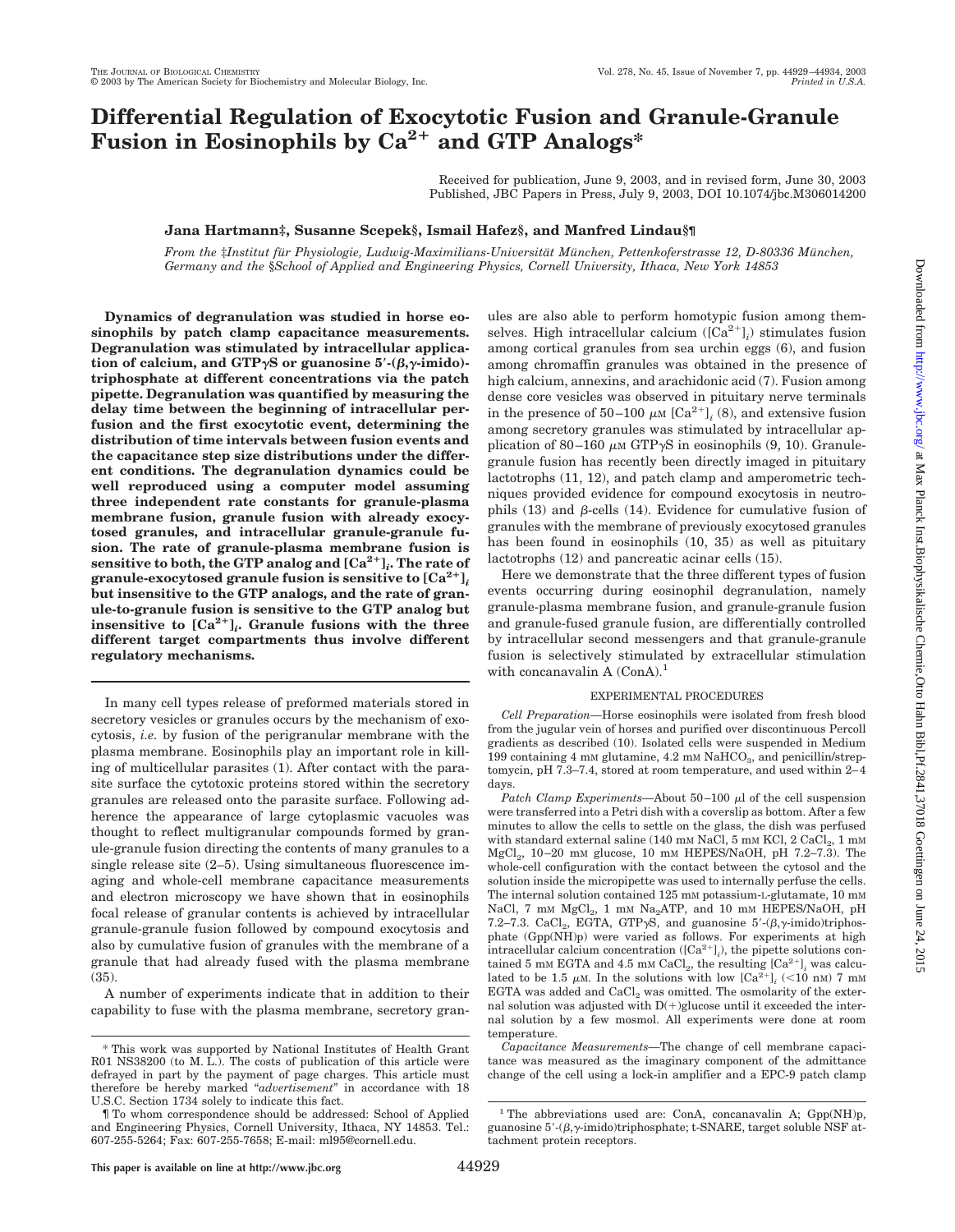amplifier (List Electronics, Darmstadt, Germany). Command voltage signal was an 800 Hz, 20 mV (root mean square) sine wave, and the current output signal was analyzed by a 2-phase lock-in amplifier (5210, EG&G PAR, Princeton, NJ) (16) and sampled by the computer every 22 ms. After attaining the whole-cell configuration the bulk capacitance of the cell was compensated. During the measurement of the capacitance the phase error of the lock-in was determined using the phase tracking technique (17).

*Quantification of Capacitance Changes—*The delay, time intervals, and step size  $\Delta C_m$  of a distinct capacitance increase in consequence of a fusion of a granule with the plasma membrane were determined by visual examination of the capacitance traces on the computer screen using cursor lines (Fig. 1). To calculate the percentage of capacitance increase generated by steps in a certain range (bin), the number of steps in that bin was multiplied with the step size corresponding to the center of the bin and divided by the total capacitance increase generated by the sum of all steps in the distribution.

*Computer Simulation of Degranulation—*Computer simulations were performed assuming resting cells with 50 granules, each of them formed by the fusion of 1 to 21 unit granules with a capacitance of 6 fF. The size of the granules, expressed in numbers of fused unit granules, was normally distributed with a maximum at 11 unit granules, similar to the distribution observed experimentally (18). The model uses three different rate constants for granule-plasma membrane fusion  $(k_{\rho p})$ , granule-exocytosed granule fusion  $(k_{\rho\rho})$ , and intracellular granule-granule fusion  $(k_{gg})$ . The individual probability for the fusion of a particular single granule was assumed to be proportional to its membrane area. The granules were polled 6000 times in 150 ms intervals to determine whether a fusion event occurred during this time interval. For each cell the degranulation is therefore simulated for a duration of 15 min. The simulation yields a capacitance trace with steps according to the size of the fused granules and separated by the corresponding time intervals analogous to experimental recordings but free of noise. In addition, the computer program tracks the number of degranulation sacs for each cell. For each set of parameters,  $k_{gp}$ ,  $k_{ge}$ , and  $k_{gg}$ , 30 simulations were carried out and the simulated capacitance traces were analyzed to determine delay, time intervals between steps, and step sizes, exactly like the experimental recordings.

#### RESULTS

*High [Ca2]i Facilitates Exocytotic Fusion, but Not Granuleto-Granule Fusion—*In mast cells (19), neutrophils (20), and eosinophils (21) intracellular application of  $GTP\gamma S$  stimulates degranulation. The kinetics of exocytosis is modulated by the intracellular free calcium concentration  $[Ca^{2+}]$ <sub>*i*</sub> (20, 22, 23). To test whether both exocytosis and granule-granule fusion in eosinophils are influenced by  $[Ca^{2+}]$ <sub>*i*</sub> in the same way, cells were internally dialyzed with pipette solutions containing either 7 mm EGTA ( $\left[Ca^{2+}\right]_i$  < 10 nm) or 5 mm EGTA and 4.5 mm CaCl<sub>2</sub> ([Ca<sup>2+</sup>]<sub>*i*</sub>  $\sim$  1.5  $\mu$ M) in the presence of GTP $\gamma$ S. To characterize the dynamics of degranulation three parameters were analyzed: i) the delay between patch rupture and the first capacitance step (Fig. 1*A*), indicating the time between beginning of internal dialysis and the first fusion of a specific granule with the plasma membrane; ii) the time intervals between consecutive capacitance steps indicating the time intervals between exocytotic fusion events (Fig. 1*B*); and iii) the capacitance step size distributions indicating the extent of granulegranule fusion preceding exocytosis of granules or multigranular compounds (Fig. 1*B*).

The mean delays obtained under the different experimental conditions are shown in Fig. 2*A* as the *shaded bars*. At a given  $GTP<sub>\gamma</sub>S$  concentration the delay is about 3-fold longer at low  $[Ca^{2+}]$ <sub>i</sub> than at high  $[Ca^{2+}]$ <sub>i</sub>. The prolongation is 3.1-fold with 20  $\mu$ m and 2.6-fold with 80  $\mu$ m GTP $\gamma$ S. The delay also tends to be shorter at the higher  $GTP\gamma S$  concentration. Even when the stimulation conditions are kept constant, the delay observed in individual degranulations varied substantially from one cell to another. We formally calculated the standard deviations to quantify the scatter (Fig. 2*B*, *solid lines*), although the distributions of delays were not gaussian.

The frequency distributions of the time intervals between



FIG. 1. **Quantitative analysis of a capacitance trace measured during the degranulation of a horse eosinophil.** The delay is the time between beginning of intracellular perfusion with the pipette solution and the first capacitance step (*A*). The individual capacitance step sizes  $\Delta C_m$  and the time intervals between successive steps  $\Delta t$  were measured with cursor lines on the computer screen (*B*).

two subsequent fusion events obtained for the different experimental conditions are shown in Fig. 3*A*. The distributions decay exponentially, and the corresponding rates of exocytosis were determined by single exponential fits. The time constants at high  $\left[\text{Ca}^{2+}\right]$ ; were 4.8 s (exocytotic rate  $k = 0.21 \text{ s}^{-1}$  at 20  $\mu$ M GTP<sub> $\gamma$ S</sub>) and 4.5 s ( $k = 0.22$  s<sup>-1</sup> at 80  $\mu$ M GTP $\gamma$ S). At low [Ca<sup>2+</sup>]<sub>*i*</sub> the time constant was 11.1 s at both GTP $\gamma$ S concentrations (exocytotic rate  $k = 0.09$  s<sup>-1</sup> at 20 and 80  $\mu$ M GTP $\gamma$ S). The exocytotic rate during degranulation is thus independent of the GTP<sub>y</sub>S concentration but at  $\left[Ca^{2+}\right]_i \sim 1.5$   $\mu$ M the rate of exocytotic fusion events is  $\sim$  2.4-fold higher compared with that at  $[Ca^{2+}]_i < 10$  nm.

As in other secretory systems (24), and as for transducin (25) and  $G_S$  (26), another poorly hydrolyzable GTP-analog, Gpp(NH)p, is expected to be also stimulatory but with lower potency. When cells were internally dialyzed with a solution containing Gpp(NH)p complete degranulation was induced as well. However, compared with GTP<sub>7</sub>S about 10 times higher concentrations of Gpp(NH)p were required to attain similar delays, rates of exocytotic events, and step size distributions (data not shown).

Besides exocytotic fusion,  $GTP\gamma S$  at high concentrations stimulates intracellular granule-granule fusion as indicated by the occurrence of very large capacitance steps (10) and as demonstrated directly by fluorescence imaging and electron microscopy (35). The number and size of large steps depends on the ratio of the rates at which granule-to-granule fusion and exocytotic fusion occur (9). If  $[Ca^{2+}]$ , had a similar effect on both rates, then the step size distributions should not be affected by  $[Ca^{2+}]_i$ . However, if  $[Ca^{2+}]_i$  accelerates only the exocytotic rate and has no effect on the rate of intracellular granule-granule fusion, then the steps should become larger at low  $[Ca^{2+}]$ , because more time would remain for the granules to fuse with each other before the compounds fuse with the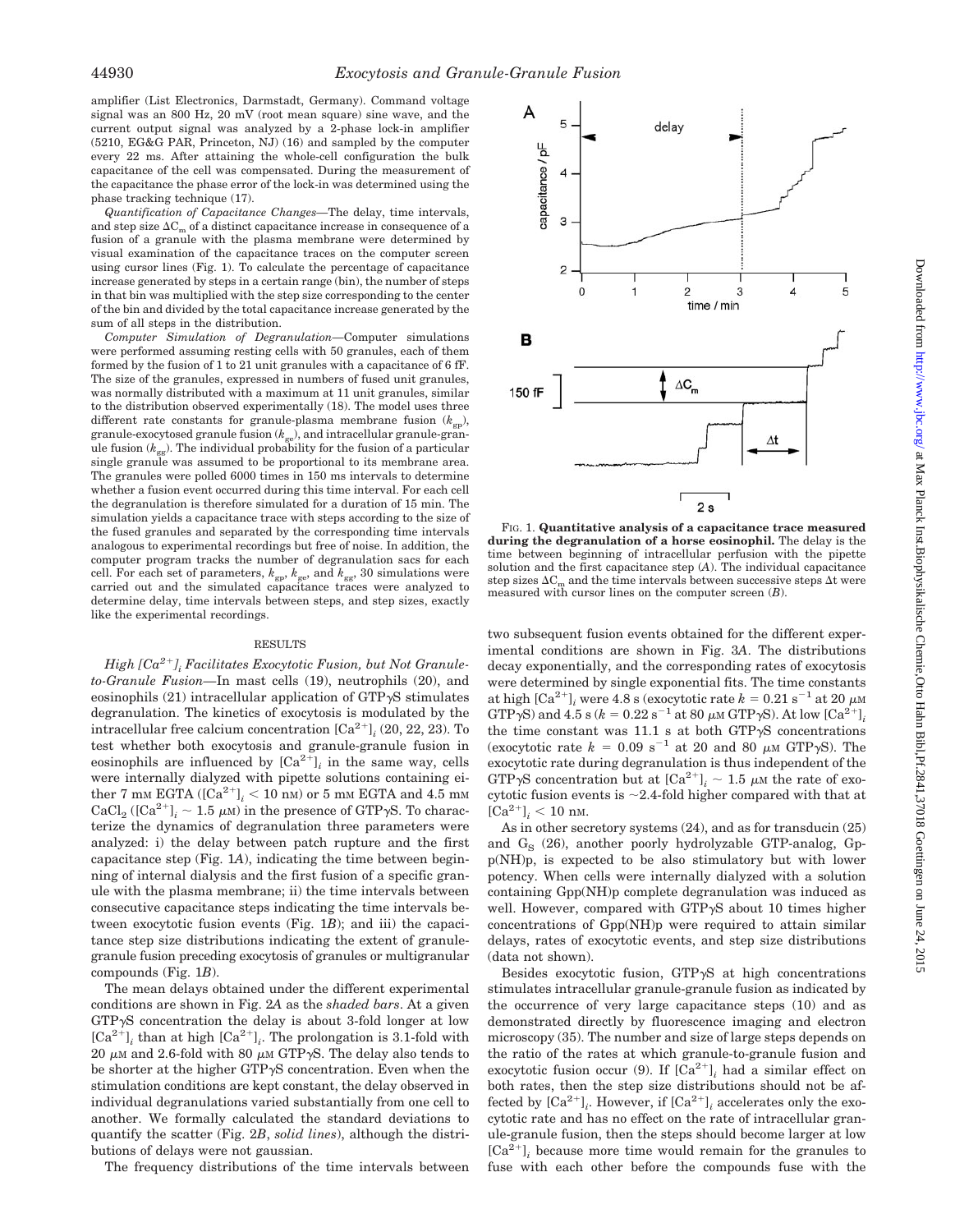

FIG. 2. **Mean delays**  $\pm$  **S.E.** (*A*) and standard deviations (*B*) **between the beginning of intracellular dialysis with the pipette solution and the first exocytotic fusion event under different experimental conditions.** *Shaded bars* are for experimental data, *open bars* for simulated data (parameters are given in Table I).

plasma membrane. Indeed the number of steps 200 fF decreases and more large steps occur in experiments with low  $[Ca^{2+}]$ <sub>*i*</sub> (Fig. 3*B*).

*Simulation of the Degranulation—*To determine whether the change in step sizes is quantitatively explained by a  $[Ca^{2+}]$ <sub>*i*</sub> dependence of the exocytotic rate alone, degranulation was simulated using a model with three distinct rate constants for three different fusion processes (9) (Fig. 4*A*). In this model we allow a granule to fuse either directly with the plasma membrane (rate *k*gp), with another granule (rate *k*gg), or with the membrane of an already exocytosed granule (rate  $k_{\infty}$ ). All three rate constants are defined per unit area of membrane such that the probabilities for fusion are proportional to the surface areas of the fusing compartments. Using combined fluorescence imaging and equivalent circuit analysis we have shown that during degranulation of eosinophils a degranulation sac is formed by cumulative fusion events (35). Granule-plasma membrane fusion is thus a rare event during eosinophil degranulation, and the rate of exocytotic events during degranulation is thus dominated by the rate of granule-exocytosed granule fusion  $k_{ge}$ . The delay exclusively depends on the rate  $k_{gp}$  because the target compartment for granule-exocytosed granule fusion does not exist before the first exocytotic event occurs. Accordingly, the value of  $k_{gp}$  was estimated from the experimentally observed delays. The rate constant  $k_{ge}$  for fusion of a granule with already exocytosed granules was deduced from the exocytotic rate that depends on  $[Ca^{2+}]$ <sub>*i*</sub>. The resulting step size distribution essentially depends only on the ratio of *k*gg *versus* the exocytotic rates  $k_{\text{ge}}$  and  $k_{\text{gp}}$ .

Examples of simulated traces for two different sets of rate constants are shown in Fig. 4*B*. Due to the stochastic simula-



FIG. 3. **Statistical analysis of degranulation dynamics.** *A*, frequency distributions of the time intervals between adjacent capacitance<br>steps for different concentrations of GTP $\gamma$ S and free  $Ca^{2+}$  (vertical) steps for different concentrations of GTP $\gamma$ S and free Ca<sup>2+</sup> (*vertical lines*). The distributions were fitted by single exponentials (*smooth decaying lines*) giving the indicated rate constants (*k*). *B*, capacitance step size distributions obtained under the different experimental conditions.



FIG. 4. *A*, degranulation model with three different fusion processes and the corresponding rate constants. The fusion probabilities are assumed to be proportional to the membrane areas of the two fusing membranes. *B*, representative simulated capacitance traces obtained with two different sets of rate constants as given in Table I. *Upper trace*, low  $\left[Ca^{2+}\right]_i$ , 20  $\mu$ M GTP $\gamma$ S; *lower trace*, high  $\left[Ca^{2+}\right]_i$ , 80  $\mu$ M GTP $\gamma$ S.

tion method, each simulated trace was different even when the same set of rate constants was used, just as in experiments where the exact time course of degranulation of one cell is never repeated by a second cell. The simulated traces were statistically analyzed in the same way as the experimentally measured traces. Using the rate constants given in Table I good correspondence between simulated degranulations and the experimental results was obtained for the four different experimental conditions.

The mean values of the delays occurring in the simulations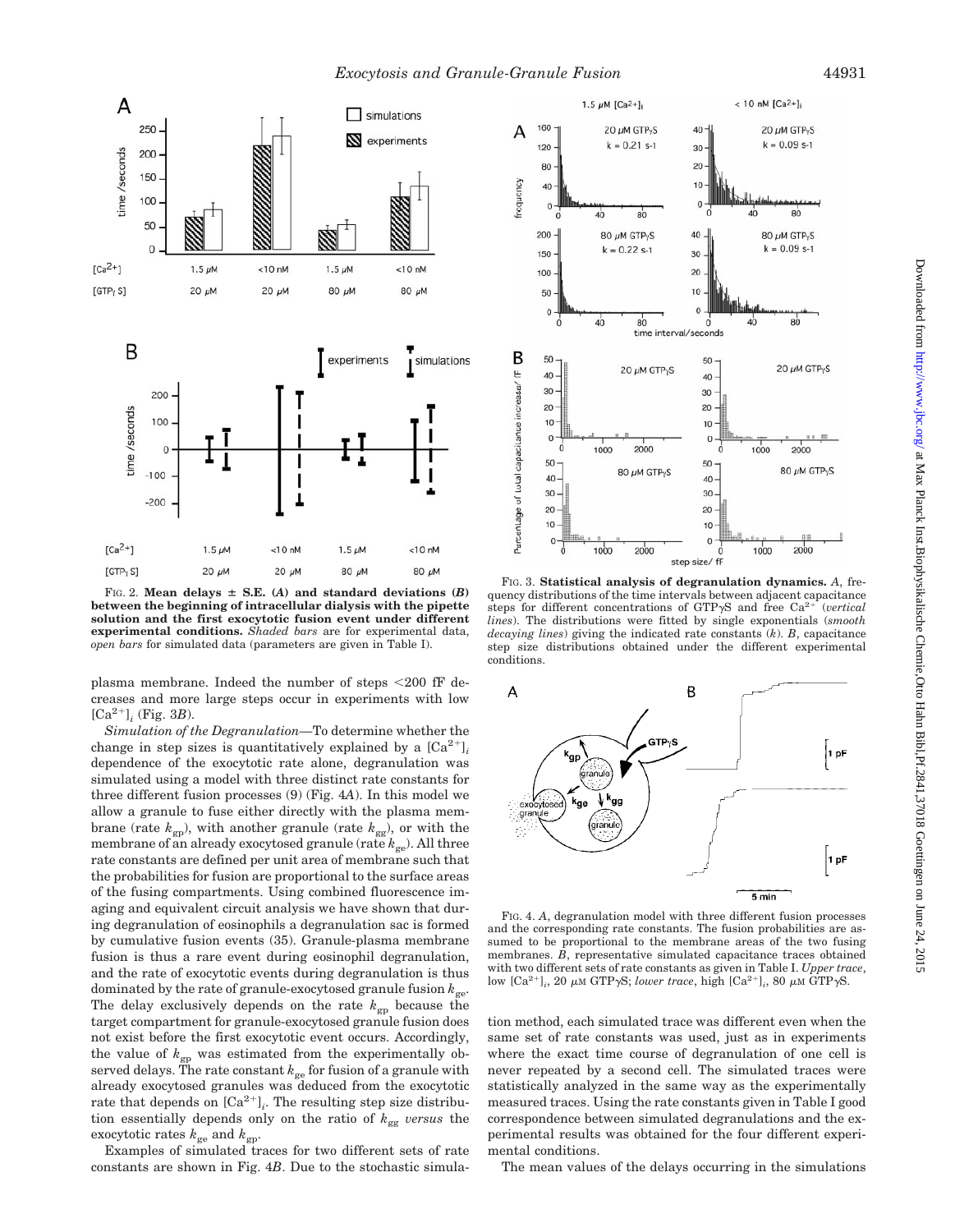TABLE I

*Parameters used to simulate the degranulations* All rate constants are given in  $s^{-1}$   $\mu$ m<sup>-4</sup>. For each of the four parameter sets 30 degranulations were simulated and analyzed in the same way as the experimental recordings.

| $[Ca^{2+}]$ | $GTP\gamma S$ | $k_{\text{gp}}$      | $k_{ge}$             | $k_{\text{ge}}$      |
|-------------|---------------|----------------------|----------------------|----------------------|
| $<$ 10 nm   | $20 \mu M$    | $3.2 \times 10^{-8}$ | $4.6 \times 10^{-6}$ | $1.1\times10^{-6}$   |
| $1.5 \mu M$ | $20 \mu M$    | $8.2 \times 10^{-8}$ | $1.2 \times 10^{-5}$ | $1.1 \times 10^{-6}$ |
| $<$ 10 nm   | $80 \mu M$    | $5.6 \times 10^{-8}$ | $4.6 \times 10^{-6}$ | $1.8 \times 10^{-6}$ |
| $1.5 \mu M$ | $80 \mu M$    | $1.5 \times 10^{-7}$ | $1.2 \times 10^{-5}$ | $1.8 \times 10^{-6}$ |

are shown in Fig. 2*A* as the *unshaded bars*. The data are in very good agreement with those obtained from experimental recordings. In addition, also the standard deviations of the delays obtained in the simulations (Fig. 2*B*, *dashed lines*) are similar to the experimentally observed standard deviations (*solid lines*). The frequency distributions of the time intervals between successive capacitance steps in the simulations are shown in Fig. 5*A*. As for the experimental data, the distributions are well fitted by single exponentials, and the fits gave the same apparent rates as those obtained experimentally (Fig. 3*A*). Fig. 5*B* shows the step size distributions obtained in the simulations. As in the experiments, the number of small steps decreases and additional large steps occur in simulations using parameters for low  $\left[\text{Ca}^{2+}\right]_i$ . The simulations provide an interesting result. The rate  $k_{\rm gg}$  depends only on the GTP $\gamma {\rm S}$  concentration,  $k_{ge}$  depends only on  $\lbrack Ca^{2+}\rbrack_i$ , and  $k_{gp}$  depends on both  $[Ca^{2+}]$ <sub>*i*</sub> and GTP $\gamma$ S concentration (Table I).

*Concanavalin A Stimulates Granule-to-Granule Fusion—*Using electron microscopy it was observed that the lectin ConA induces the emergence of large vacuoles inside eosinophils (27). To test if this observation reflects stimulation of granule-togranule fusion in intact cells, we performed capacitance measurements on cells preincubated with ConA.

Cells incubated with 20  $\mu$ g/ml ConA for one hour had an initial capacitance  $C_i = 3.1 \pm 0.4$  pF (S.D.,  $n = 19$ ), indistinguishable from that of control cells with  $C_i = 3.0 \pm 0.4$  (S.D.,  $n = 27$ ). Thus, the plasma membrane area had not increased during incubation. When the cells were internally dialyzed with a solution containing 5  $\mu$ M GTP $\gamma$ S ([Ca<sup>2+</sup>]<sub>*i*</sub> ~ 1.5  $\mu$ M), the cell capacitance increased by  $3.9 \pm 0.9$  pF (S.D.,  $n = 18$ ), not significantly different from control cells not incubated with ConA (4.0  $\pm$  0.9, S.D.,  $n = 27$ ). These results indicate, that ConA did not stimulate degranulation during the one hour incubation because plasma membrane area did not increase, and the same amount of granules is present inside the cells after incubation with ConA and can be stimulated to be exocytosed by  $GTP\gamma S$ .

Fig. 6*A* shows the effect of the ConA incubation on the step size distribution. After incubation with ConA many large steps of up to 700 fF capacitance occur in the presence of only  $5 \mu M$ GTP $\gamma$ S, whereas at this GTP $\gamma$ S concentration no steps  $>$  300 fF were seen in control cells (Fig. 6*A*). The exocytotic rates determined from the frequency distributions of time intervals between exocytotic events (Fig. 6*B*) were similar in ConA-treated cells and control cells. These results indicate that ConA does not stimulate exocytosis, but stimulates intracellular granulegranule fusion. The thus formed multigranular compounds then fuse with the plasma membrane, when exocytosis is stimulated by intracellular GTP $\gamma$ S.

#### DISCUSSION

In eosinophils three different fusion processes of secretory granules have been identified (35): exocytotic fusion of secretory granules with the plasma membrane, cumulative fusion of granules with the membrane of already exocytosed granules, and intracellular fusion among cytoplasmic granules. The dy-



FIG. 5. **Statistical analysis of simulated degranulation traces.** The rate constants used to simulate the degranulation dynamics under the different experimental conditions, as indicated in *parentheses*, are listed in Table I. *A*, frequency distributions of the time intervals between capacitance steps. *B*, step size distributions determined from simulated degranulation traces.



FIG. 6. **Statistical analysis of degranulations stimulated by 5 M intracellular GTP**-**S in cells preincubated with 20 g/ml ConA for1h(***left panels***) and control cells (***right panels***).** *A*, step size distributions. *B*, frequency distributions of time intervals. The rate constants were obtained by single exponential fits.

namics of degranulation can be well reproduced using a simple model assuming three distinct rate constants for the fusion events with the three different target membranes. We have shown here that the different rate constants are differently affected by  $[Ca^{2+}]$ *<sub>i</sub>* or the type or concentration of the poorly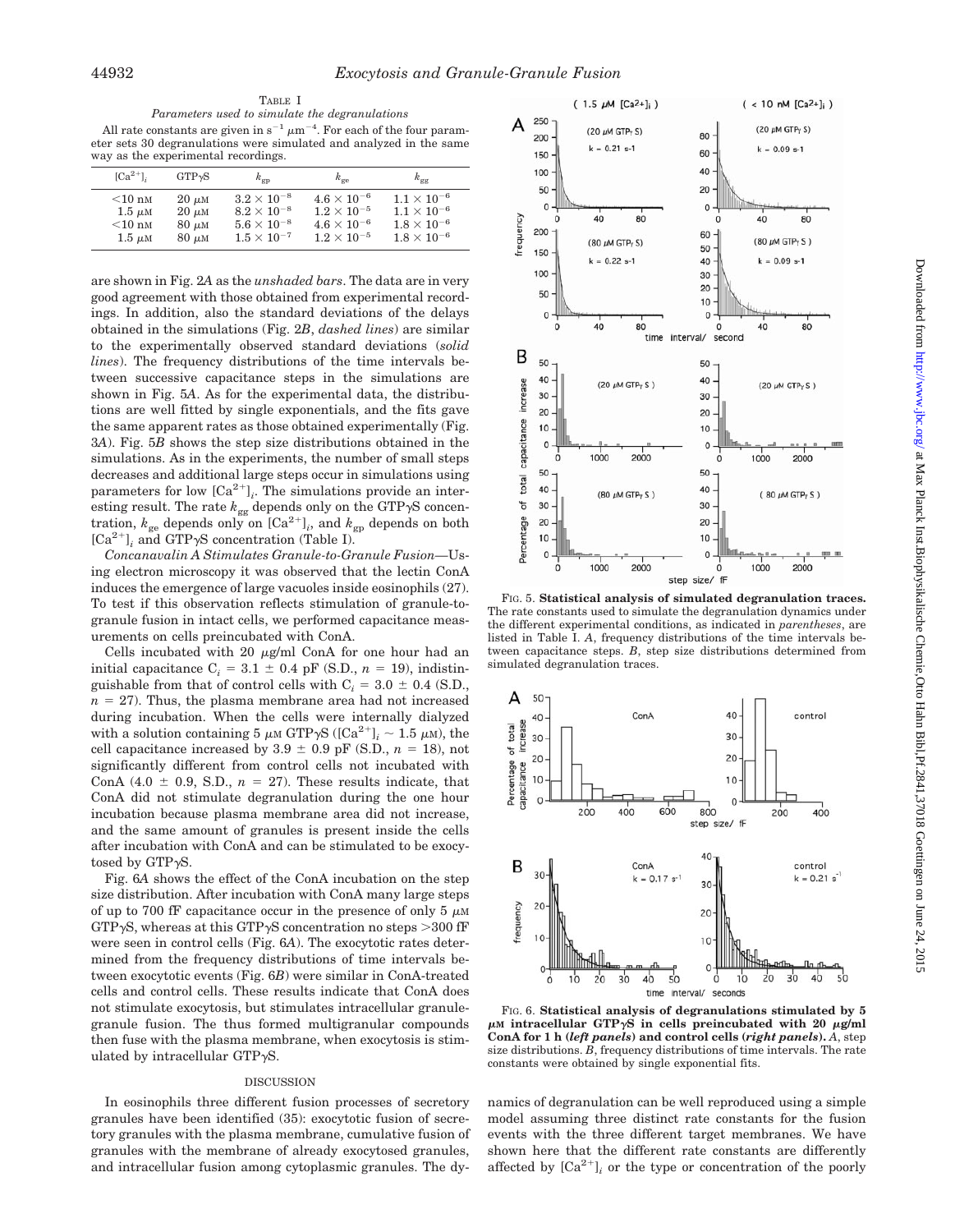hydrolyzable GTP analog used.

*Uniqueness of the Model—*The first important question to be asked is if the set of parameters given in Table I is unique or if other values for the different rates under certain experimental conditions would reproduce the data as well. The first parameter is the rate for granule-plasma membrane fusion  $k_{\rm{go}}$ . This rate alone determines the delay. For a given total area of granule membrane and plasma membrane, which does not vary much among cells, the rates  $k_{gp}$  that provide delays in the simulation that agree with the experimentally observed delays are unique. The delays that come from the model are completely independent of the choices for  $k_{\text{ge}}$  and  $k_{\text{gg}}$ . The independence of  $k_{ge}$  is obvious because the target compartment does not exist before the first fusion event occurs. The reason for the independence of  $k_{ge}$  is that the fusion probability for a granule or compound is assumed to be proportional to its total membrane area. Thus, the probability for the first fusion event to occur is the same when all granules are still individual ones or when some or even all of them have fused into a large compound.

The rates at which exocytotic events occur, once the first granule or compound was exocytosed, is dominated by the rate  $k_{ge}$ . Combined fluorescence imaging and admittance analysis have shown that once exocytosis has occurred, granules preferentially fuse with previously exocytosed granules leading to an enlarging degranulation sac (10, 35). The experimentally observed independence of the rate at which exocytotic events occur following the delay of the GTP $\gamma$ S concentration requires that the rate  $k_{ge}$  that dominates this parameter is independent of the GTP $\gamma$ S concentration. Again, the exocytotic rate is independent of the degree of granule-granule fusion because the fusion rate of a compound or granule is expected to be proportional to its membrane area. Once these rates are determined, the rate  $k_{\text{ge}}$  must then be varied such that the observed capacitance step size distributions that are measured under certain experimental conditions are reproduced. This variation must be done without varying *k*gp and *k*ge because any variations of these would change the delay or the rate of exocytotic events and these changes cannot be compensated by changes of  $k_{\text{gg}}$ . The sets of parameters for the rates  $k_{gp}$ ,  $k_{gg}$ , and  $k_{ge}$  are thus unique. The only assumption made in the model is that the fusion probability of a granule or compound is proportional to its membrane area. We consider this the most likely possibility because the number of potential fusion sites or fusion machines should be directly proportional to the membrane area.

*Ca2 Regulates Granule-Plasma Membrane Fusion and Granule-exocytosed Granule Fusion*— $[Ca^{2+}]$ <sub>*i*</sub> affects the delay and the time intervals between exocytotic fusion events. This observation fits well with previous results obtained for mast cells and neutrophils where degranulation can also be stimulated by intracellular application of poorly hydrolyzable GTPanalogs, even when  $\lbrack Ca^{2+}\rbrack _i$  is buffered below resting levels (20, 22, 28). In mast cells the exocytotic rate increases during transient elevations of  $[Ca^{2+}]$ <sub>*i*</sub> (22) and in neutrophils the delay becomes longer and the exocytotic rate decreases when  $[Ca^{2+}]$ <sub>*i*</sub> is buffered below resting levels (23). In contrast to the exocytotic rates  $k_{gp}$  and  $k_{ge}$ , the rate of intracellular granule-granule fusion  $k_{gg}$  is not significantly affected by  $[Ca^{2+}]$ <sub>*i*</sub> but is strongly dependent on the type and concentration of the GTP analog used. This result is in line with a report showing that in macrophages intracellular granule-phagosome fusion is a calcium-independent event (29).

*Upon Exocytosis the Granule Membranes Become Highly Fusogenic—*Following the first exocytotic events, granules fuse preferentially with the membrane of already exocytosed granules. In our model, the marked transition in fusion competence, which occurs in the granule membrane upon its exocytosis, is assumed to be instantaneous. Thus, a rapid change must occur, the nature of which remains to be elucidated. Upon exocytotic fusion the granular membrane potential is rapidly discharged and the intragranular milieu changes its pH and composition. This may lead to a change in membrane tension but could also result in specific changes in transmembrane proteins that might be involved in the fusion process. Evidence for cumulative fusion of granules with granules already fused with the plasma membrane has recently been obtained in pituitary lactotrophs (12), the ribbon synapse (30), and pancreatic acini (15). It was suggested that cumulative granule-fused granule fusion may be dependent on a diffusible factor in the membrane (possibly a t-SNARE) that moves from the plasma membrane to the first fused granule and subsequently into the membrane of other granules fused with the exocytotic structure making the membranes fusion competent (15). However, in eosinophils intracellular homotypic granule-granule fusion does occur indicating that the granules contain functional t-SNAREs and diffusion of a t-SNARE from the plasma membrane into membranes of exocytosed granules may not be required. In fact, granule plasma membrane fusion is a rare event in eosinophils suggesting that the enhanced fusion competence of the membranes of exocytosed granules is not based on t-SNARE diffusion from the plasma membrane.

*GTP*-*S Modulates Granule-Plasma Membrane Fusion but Not Granule-exocytosed Granule Fusion—*We found that in eosinophils the rate of granule-exocytosed granule fusion is completely insensitive to the type and concentration of GTP analogs. It may be possible that granule fusion with exocytosed granules would even occur in the absence of any poorly hydrolyzable GTP analog, but this possibility could not be tested because in the absence of  $GTP\gamma S$  or  $Gpp(NH)p$  the target compartment does not exist. If activation of granule-exocytosed granule fusion also involves GTP binding proteins, then these must have much higher sensitivity to the GTP analogs and must thus be different from those GTP binding proteins mediating the rates  $k_{gp}$  and  $k_{gg}$ .

In pituitary lactotrophs, growing exocytotic sites were observed by fluorescence imaging, suggesting that this mechanism may actually involve cumulative fusion (12). Forskolin, which increases intracellular cAMP, was found to stimulate compound exocytosis whereas granule-plasma membrane fusion was unchanged (12). This data also points to a differential regulation of granule-plasma membrane fusion and granuleexocytosed granule fusion.

Evidence for compound exocytosis and in particular cumulative fusion has come from studies on pancreatic acinar cells (15), pituitary lactotrophs (12), and the ribbon synapse (30). In all these cell types secretion is directed toward a certain site that is pre-defined by the tissue morphology, and it appears that a mechanism of cumulative fusion effectively targets granular contents to focal sites. In eosinophils focal release is also an important feature of exocytosis for effective parasite killing. In contrast to tissue cells, however, the site of release is not pre-defined in circulating granulocytes but is defined by the stimulus, the contact with the parasite surface. Cumulative fusion thus appears to be a widely conserved mechanism of focal release from several granules in a wide variety of cell types.

*Intracellular Granule-Granule Fusion Is Modulated by GTP Analogs but Not by*  $Ca^{2+}$ *—There is clear evidence for homo*typic granule-granule fusion and compound exocytosis for several granule types including chromaffin granules (7), sea urchin egg cortical granules (6), dense core vesicles in pituitary nerve terminals  $[Ca^{2+}]$ , (8), eosinophils (10, 31), neutrophils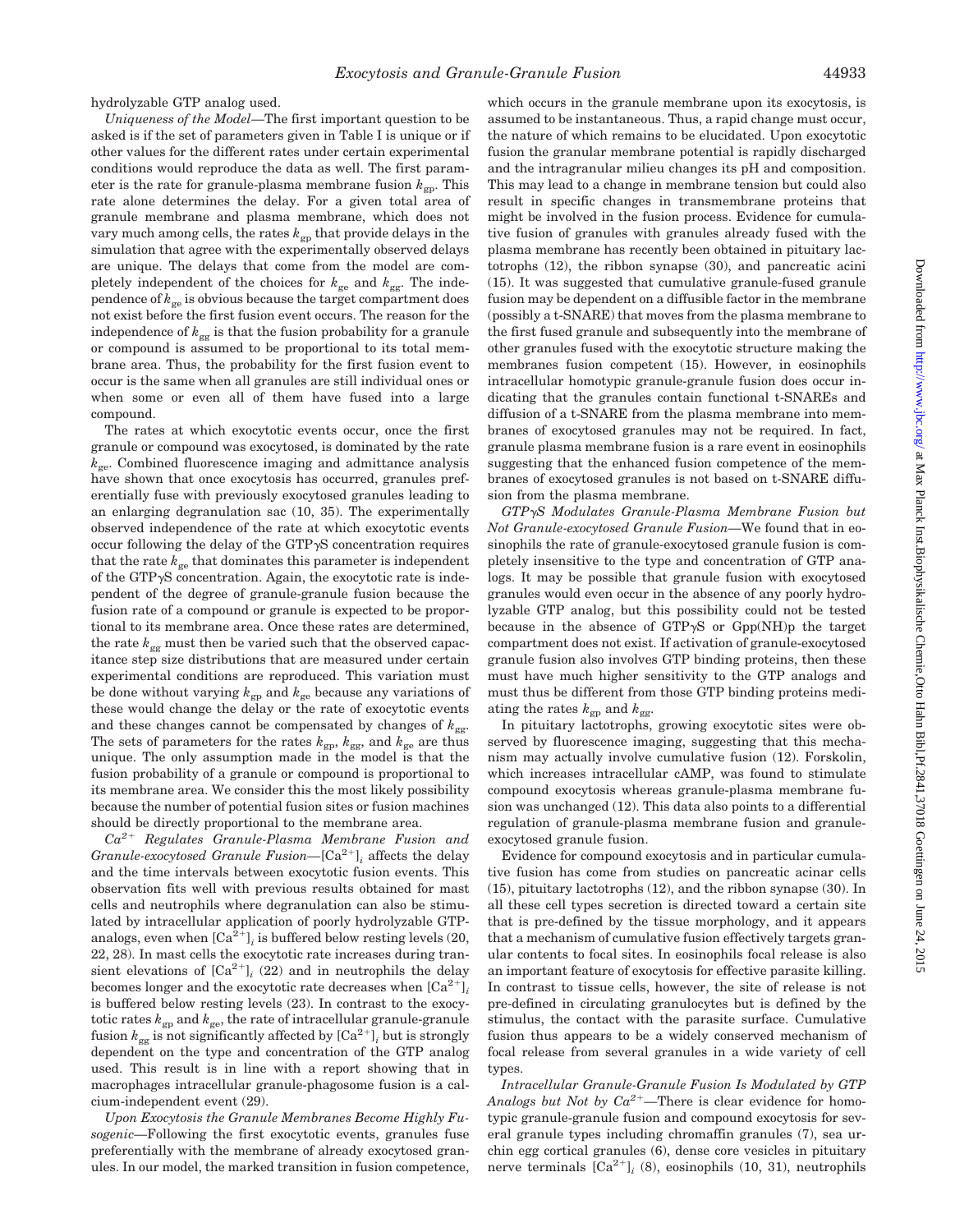(13), lamellar bodies of alveolar type II cells (32), pancreatic  $\beta$ -cells (14), granules of pituitary lactotrophs (11, 12), and pancreatic acinar cell zymogen granules (33). In eosinophils, the rate of granule-granule fusion is not affected by  $[Ca^{2+}]$ <sub>*i*</sub> but is strongly dependent on the type and concentration of the GTP analog used. It is possible that relocation of SNAP-23 (soluble NSF attachment protein of 23 kD molecular weight) from the cell surface to granule membranes is involved in this mechanism (34). Homotypic zymogen granule-granule fusion also was found to have a markedly lower  $Ca^{2+}$  sensitivity than zymogen granule-plasma membrane fusion (33). We found no  $[\text{Ca}^{2+}]$ <sub>i</sub> dependence of granule-granule fusion between 10 nm and 1.5  $\mu$ M in eosinophils. Due to the  $\left[Ca^{2+}\right]_i$  dependence of the exocytotic fusion rates compound exocytosis is actually less prominent at 1.5  $\mu$ m than at 10 nm [Ca $^{2+}\vert_i$ . The pronounced effects of GTP analogs on granule-granule fusion suggest that the main regulatory mechanisms for granule-granule fusion differs from that of exocytotic fusion. The regulation of granule-granule fusion by GTP-binding proteins may be specific for granulocytes as granule-granule fusion seemed unaffected by  $GTP\gamma S$ in alveolar type II cells (32).

What is the functional significance of homotypic fusion among secretory granules in eosinophils? We have shown here that stimulation of intact cells with the lectin ConA induces granule-to-granule fusion without activating exocytosis. ConA presumably exerts its effect via receptor cross-linking in the plasma membrane. The selective activation of granule-granule fusion by a cross-linker suggests that the extent of cross-linking may be the mechanism controlling the degranulation mode. Following adherence of the cell to a large parasite surface, discharge of all granular contents at the attachment site is desirable and massive granule-to-granule fusion followed by exocytosis of the compound would be most efficient to perform this task. In eosinophils homotypic granule-granule fusion thus appears to be an essential cellular process, which may be important in targeting the contents of many secretory granule to a single release site (10). Differential regulation of the different types of fusion events as described here are essential to modulate the degranulation mode depending on the type of stimulus.

- REFERENCES
- 1. Butterworth, A. E. (1977) *Curr. Top. Microbiol. Immunol.* **77,** 127–168
- 2. McLaren, D. J., Mackenzie, C. D., and Ramalho-Pinto, J. F. (1977) *Clin. Exp.*
- *Immunol.* **30,** 105–118 3. McLaren, D. J., Ramalho-Pinto, F. J., and Smithers, S. R. (1978) *Parasitology* **77,** 313–324
- 4. Glauert, A. M., Butterworth, A. E., Sturrock, R. F., and Houba, V. (1978) *J. Cell Sci.* **34,** 173–192
- 5. Scepek, S., Moqbel, R., and Lindau, M. (1994) *Parasitol. Today* **10,** 276–278 6. Vogel, S. S., and Zimmerberg, J. (1992) *Proc. Natl. Acad. Sci. U. S. A.* **89,**  $4749 - 4753$
- 7. Drust, D., and Creutz, C. E. (1988) *Nature* **331,** 88–91
- 8. Lindau, M., Rosenboom, H., and Nordmann, J. J. (1994) in *Molecular and Cellular Mechansisms of Neurotransmitter Release* (Stjärne, L., Greengard, P., Grillner, S., Hökfelt, T., and Ottoson, D., eds) pp. 173–187, Raven Press, New York
- 9. Lindau, M., Hartmann, J., and Scepek, S. (1994) *Ann. N. Y. Acad. Sci.* **710,** 232–247
- 10. Scepek, S., and Lindau, M. (1993) *EMBO J.* **12,** 1811–1817
- 11. Angleson, J. K., Cochilla, A. J., Kilic, G., Nussinovitch, I., and Betz, W. J. (1999) *Nat. Neurosci.* **2,** 440–446
- 12. Cochilla, A. J., Angelson, J. K., and Betz, W. J. (2000) *J. Cell Biol.* **150,** 839–848
- 13. Lollike, K., Lindau, M., Calafat, J., and Borregaard, N. (2002) *J. Leukocyte Biol.* **71,** 973–980
- 14. Bokvist, K., Holmqvist, M., Gromada, J., and Rorsman, P. (2000) *Pflugers Arch.* **439,** 634–645
- 15. Nemoto, T., Kimura, R., Ito, K., Tachikawa, A., Miyashita, Y., Iino, M., and Kasai, H. (2001) *Nat. Cell Biol.* **3,** 253–258
- 16. Lindau, M., and Neher, E. (1988) *Pflu¨ gers Arch. Eur. J. Physiol.* **411,** 137–146
- 17. Fidler, N., and Fernandez, J. M. (1989) *Biophys. J.* **56,** 1153–1162 18. Hartmann, J., Scepek, S., and Lindau, M. (1995) *J. Physiol. (Lond.*) **483,**
- 201–209
- 19. Fernandez, J. M., Neher, E., and Gomperts, B. D. (1984) *Nature* **312,** 453–455
- 20. Nu¨ sse, O., and Lindau, M. (1988) *J. Cell Biol.* **107,** 2117–2124
- 21. Nüsse, O., Lindau, M., Cromwell, O., Kay, A. B., and Gomperts, B. D. (1990) *J. Exp. Med.* **171,** 775–786
- 22. Neher, E. (1988) *J. Physiol. (Lond.*) **395,** 193–214
- 23. Nüsse, O., and Lindau, M. (1993) *Cell Calcium* 14, 255-269
- 24. Howell, T. W., Cockcroft, S., and Gomperts, B. D. (1987) *J. Cell Biol.* **105,** 191–197
- 25. Yamanaka, G., Eckstein, F., and Stryer, L. (1986) *Biochemistry* **25,** 6149–6153
- 26. Pfeuffer, T., and Eckstein, F. (1976) *FEBS Lett.* **67,** 354–358
- 27. Tai, P.-C., and Spry, C. J. F. (1981) *Br. J. Hematol.* **49,** 219–226
- 28. Barrowman, M. M., Cockcroft, S., and Gomperts, B. D. (1986) *Nature* **319,** 504–507
- 29. Zimmerli, S., Majeed, M., Gustavsson, M., Stendahl, O., Sanan, D. A., and Ernst, J. D. (1996) *J. Cell Biol.* **132,** 49–61
- 30. Parsons, T. D., and Sterling, P. (2003) *Neuron* **37,** 379–382
- 31. Scepek, S., and Lindau, M. (1997) *Blood* **89,** 510–517
- 32. Mair, N., Haller, T., and Dietl, P. (1999) *Am. J. Physiol.* **276,** L376–382 33. Hansen, N. J., Antonin, W., and Edwardson, J. M. (1999) *J. Biol. Chem.* **274,** 22871–22876
- 34. Guo, Z., Turner, C., and Castle, D. (1998) *Cell* **94,** 537–548
- 35. Hartmann, J., Scepek, S., Hafez, I., and Lindau, M. (2003) *J. Biol. Chem.* **278,** 44920–44927